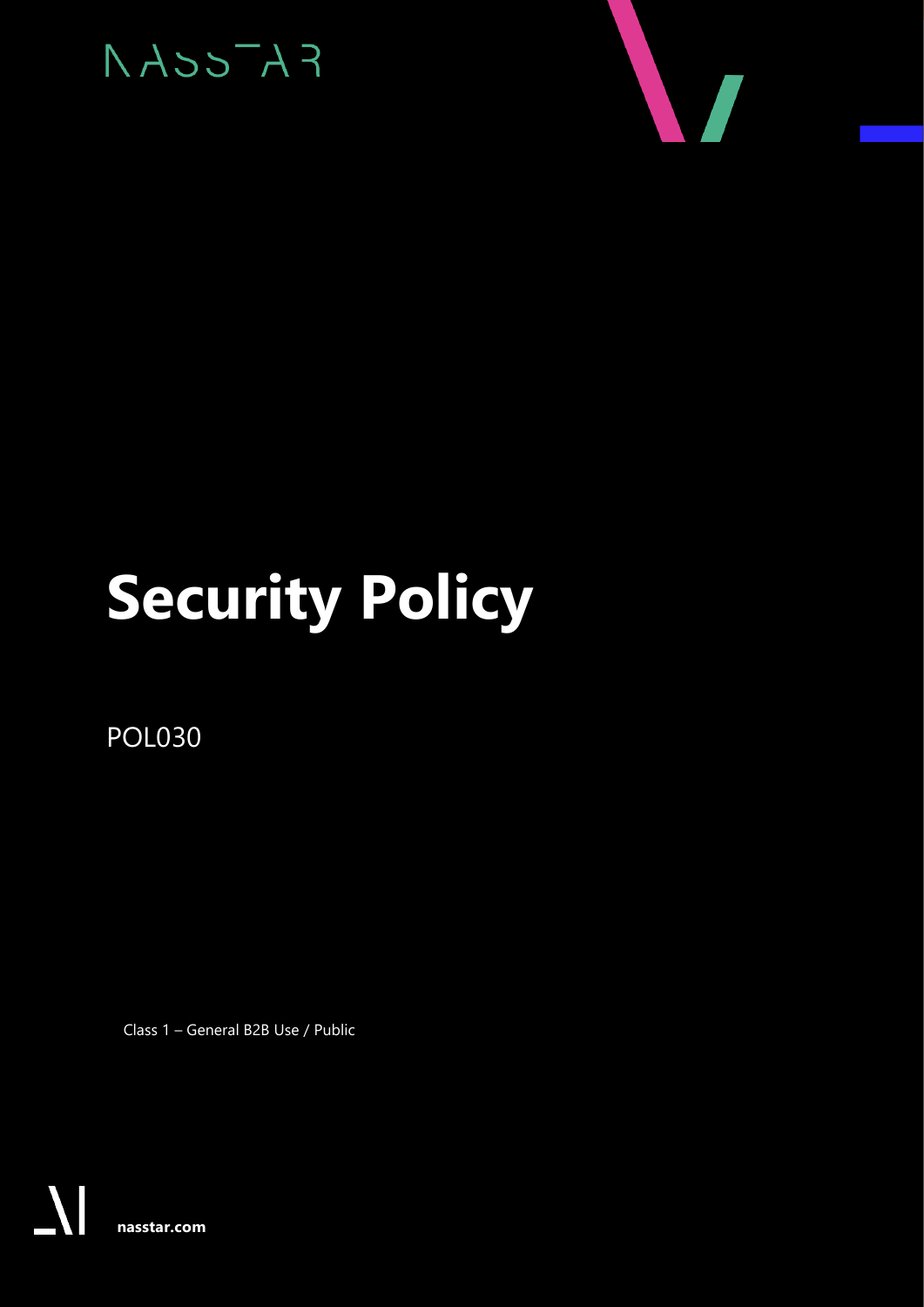# $FA=50A$

### Contents

| Nasstar's Security Governance & Certification Framework 5 |    |  |  |
|-----------------------------------------------------------|----|--|--|
|                                                           |    |  |  |
| 4.1                                                       |    |  |  |
| 4.2                                                       |    |  |  |
| 4.3                                                       |    |  |  |
| 4.4                                                       |    |  |  |
| 4.5                                                       |    |  |  |
| 4.6                                                       |    |  |  |
|                                                           |    |  |  |
| 5.1                                                       |    |  |  |
| 5.2                                                       |    |  |  |
| 5.3                                                       |    |  |  |
| 5.4                                                       |    |  |  |
| 5.5                                                       |    |  |  |
|                                                           | 10 |  |  |
|                                                           |    |  |  |
|                                                           |    |  |  |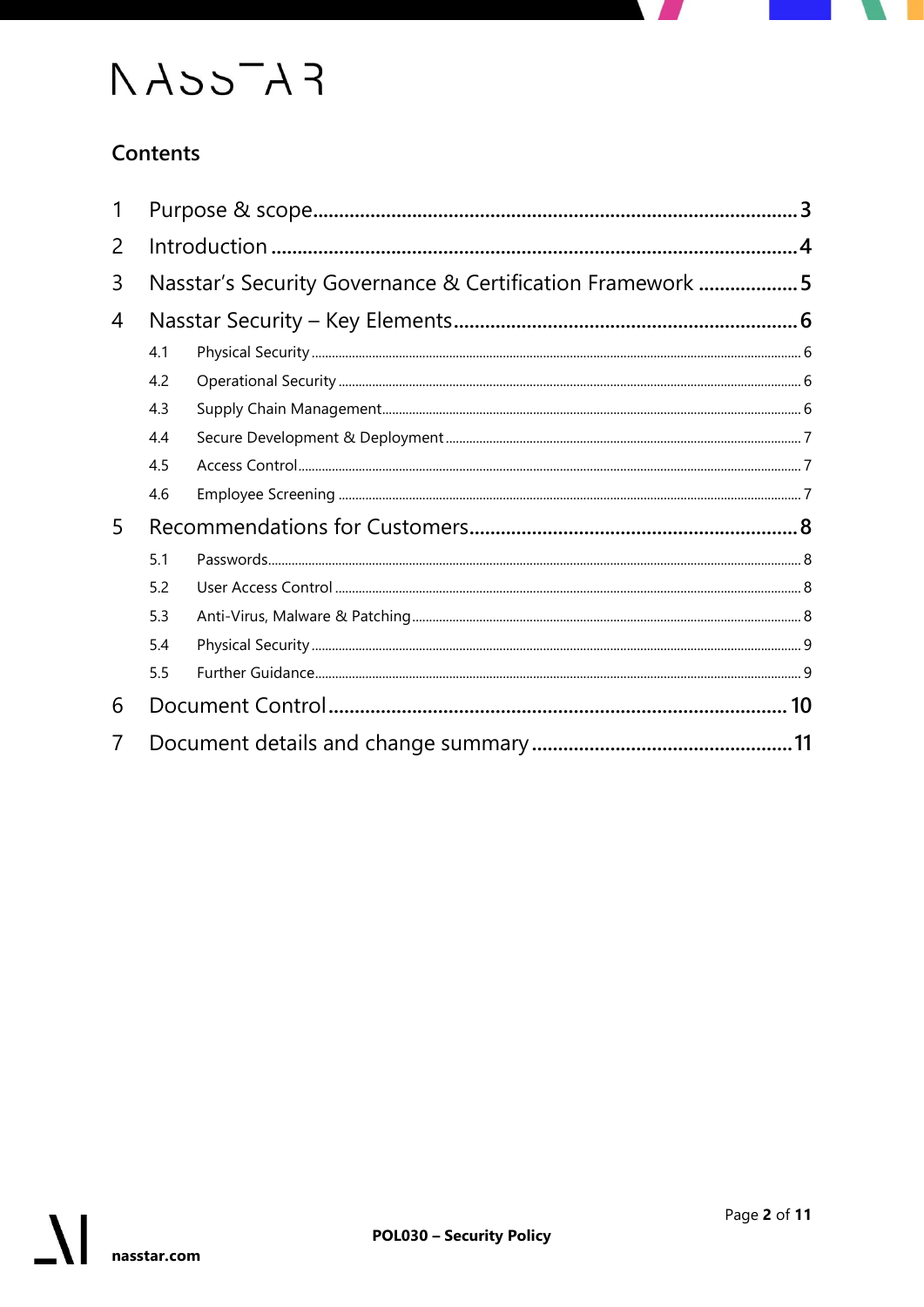# $FA=5A$

### <span id="page-2-0"></span>**1 Purpose & scope**

This Security Policy is a customer-facing document, designed to provide the necessary assurance in relation to our security and data protection. It provides a guide to our commitment to security and what our customers can expect from us in this regard. The Policy also details our approach to security and data protection in relation to the UK General Data Protection Regulations, and the Data Protection Act 2018. It also outlines key recommendations for our customers in relation to security and data protection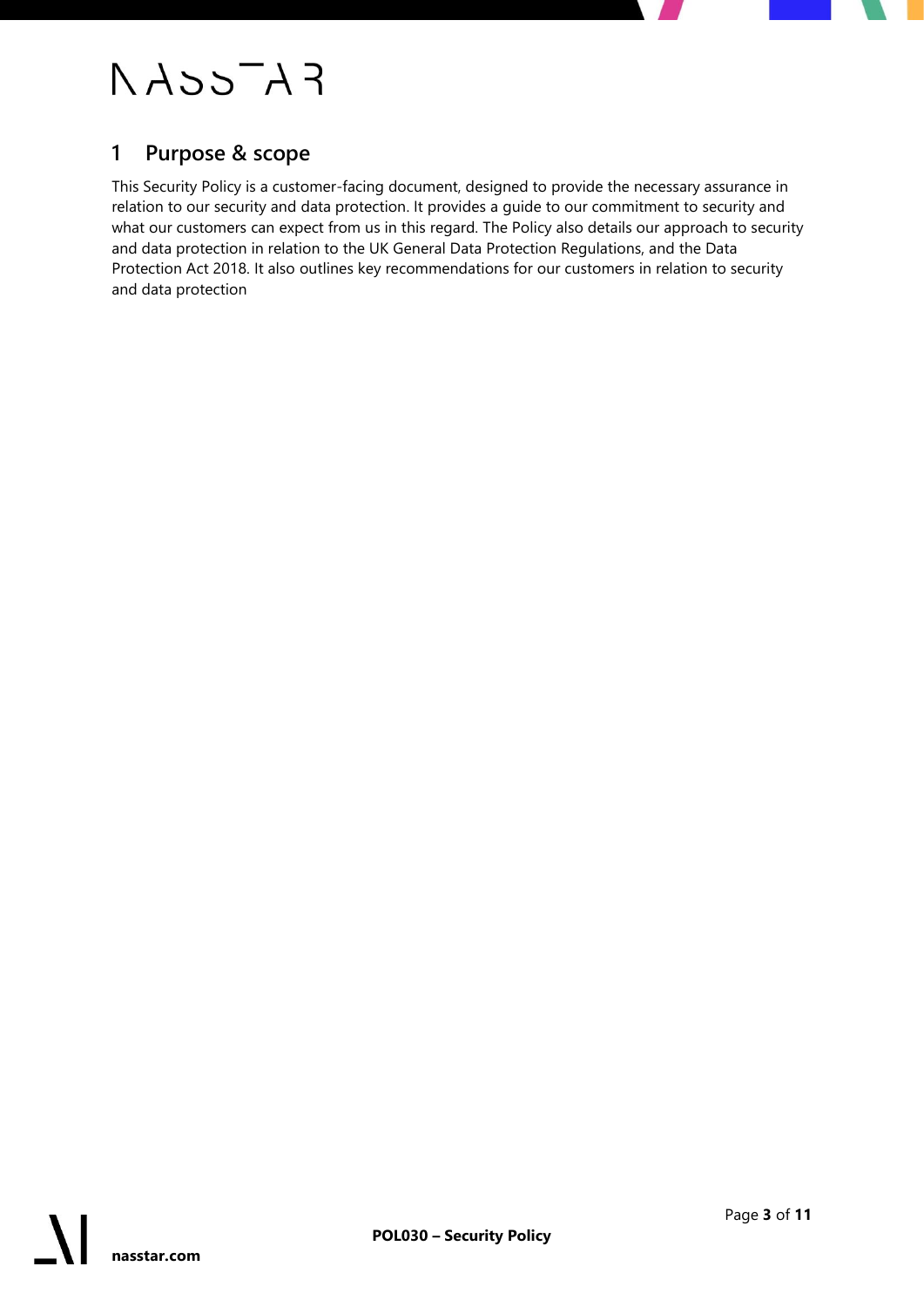# $F A 35A 3$

### <span id="page-3-0"></span>**2 Introduction**

We understand the importance of security and data protection and make every effort to ensure that customer information processed on our systems and other related areas are fully protected.

We recognise that the confidentiality, integrity and availability of information created, maintained, transmitted, stored and hosted by Nasstar and our customers is vital.

The management of Nasstar views this as one of its primary responsibilities, and fundamental to business best practice. We have therefore adopted and are certificated to the Information Security Management System (ISMS) Standard ISO27001:2013 through a UKAS accredited Certification Body. We are also certificated through the Cybers Essentials Scheme. We are adopting as best practice, ISO27701:2019 – "Extension to ISO/IEC27001 for Privacy Information Management".

The above allows us to manage and meet the following objectives which are to:

- Comply with all applicable laws, regulations and contractual obligations including the UK General Data Protection Regulation (UK GDPR), and the Data Protection Act 2018.
- Implement continual improvement initiatives, including risk assessment and treatment plans, while making the best use of our management resources to meet and improve information security management system requirements.
- Communicate our security and data protection objectives and our performance in achieving these objectives, throughout the Company and to interested parties.
- Maintain a Policy, Code of Conduct and Standard Operating Procedures that provide direction and guidance on security and data protection matters relating to employees, customers, suppliers and interested parties who come into contact with our activities.
- Work closely with customers, business partners and suppliers in seeking to establish appropriate standards.
- Adopt a forward-looking view on business decisions, including the continual review of risks which may have an impact on security and data protection
- Constantly strive to meet, and when possible exceed, customer and employee expectations.
- Consider security and data protection in role guides and when setting employee objectives where applicable.
- Provide security and data protection training and awareness to all employees to ensure responsibilities, principles and practices are embedded in our culture.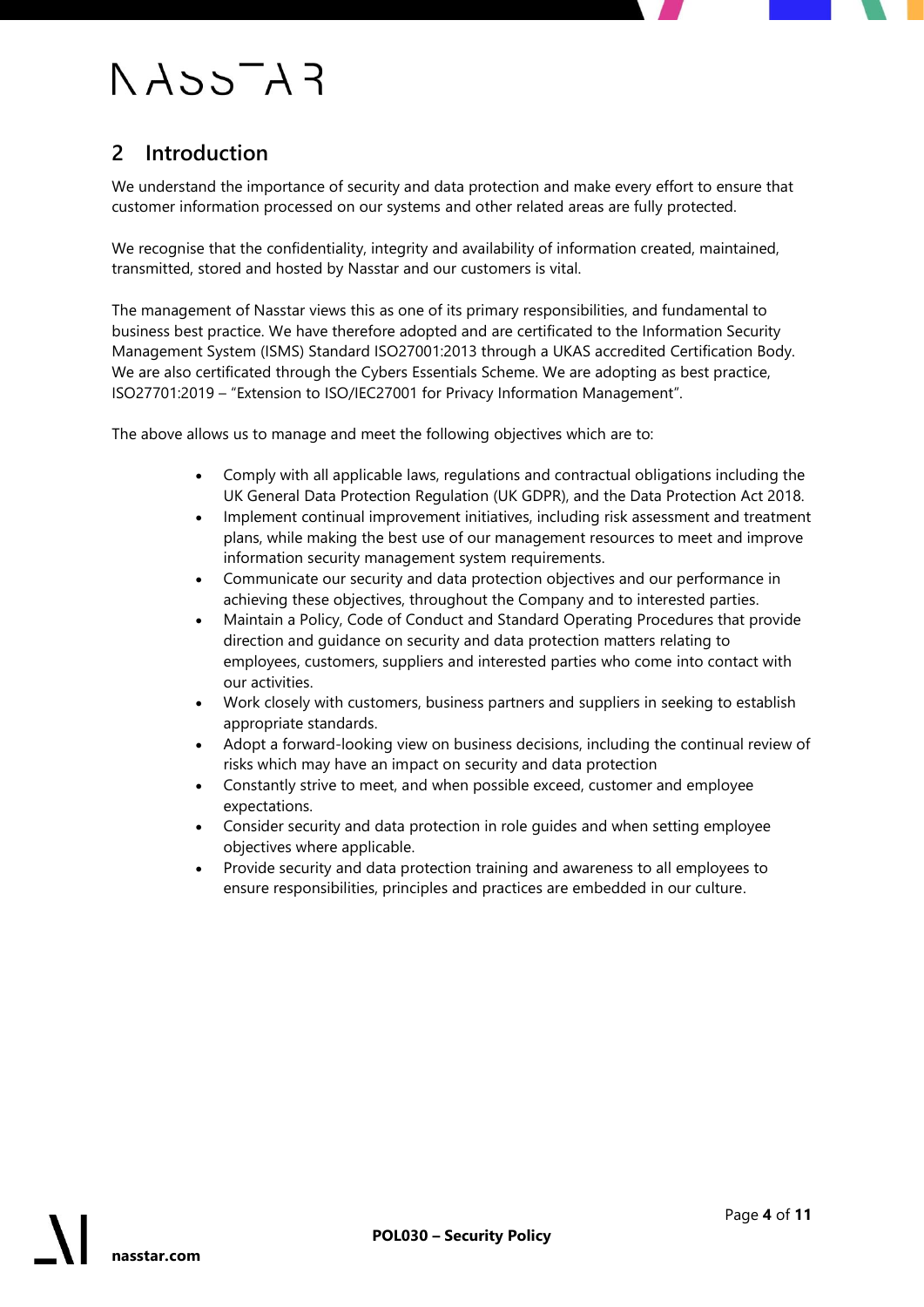# $FATccA$

### <span id="page-4-0"></span>**3 Nasstar's Security Governance & Certification Framework**

- Nasstar is ISO 27001:2013 certificated by United Registrar of Systems (URS);
- We also hold the Cyber Essentials Certification.
- The senior management team has overall responsibility for security within Nasstar which is delegated from the Board who retain accountability.
- We are also adopting as best practice, the requirements of ISO27701:2019 "Extension to ISO/IEC27001 for Privacy Information Management" which integrates with our ISMS and overall Business Management System.
- An Internal Audit Programme is in place as part of our ISO27001 certification
- A Global Information Security, Data Protection and Privacy Policy, supported by a Code of Conduct and suite of standard operating procedures, is in place, including a risk-based methodology incorporating Data Protection Impact Assessments and treatment plans which run across all operational aspects of the business.
- Our Documents, Records and Information Management Standard Operating Procedure addresses retention periods amongst other things.
- Nasstar is also certified to PCI DSS v3.2.1, ISO 9001:2015, ISO20000-1:2018, ISO 14001:2015 and adopts the principles of ITIL.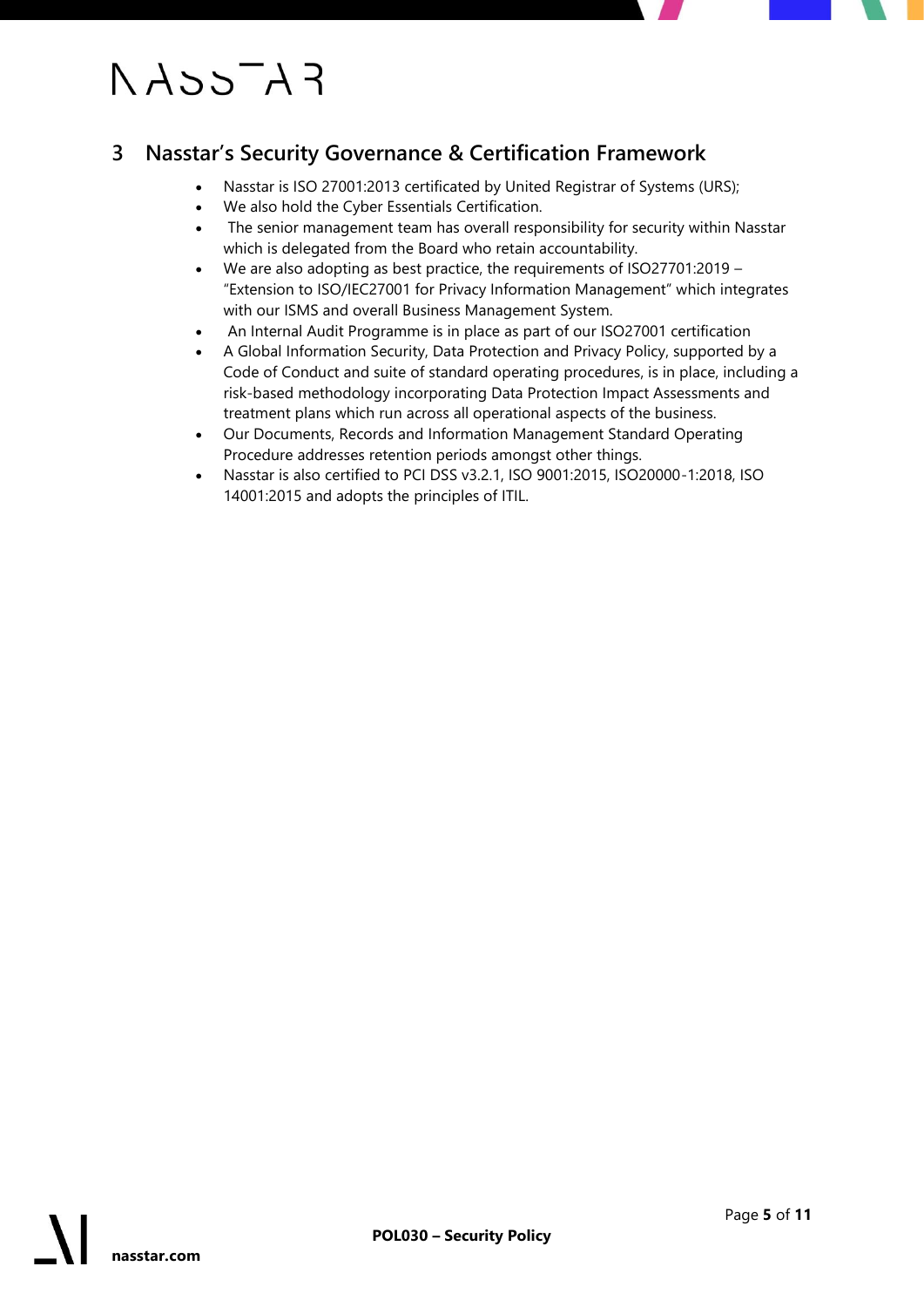# $F A 35A 3$

### <span id="page-5-0"></span>**4 Nasstar Security – Key Elements**

#### <span id="page-5-1"></span>**4.1 Physical Security**

- All Nasstar locations incorporate industry standard security controls, covering physical perimeter, CCTV and monitoring along with logged card access systems.
- These controls are underpinned and supported by our ISO27001:2013 certification.
- Unaccompanied access to data centre facilities is not permitted and is detailed in our Physical Security Standard Operating Procedure and our Access Control Standard Operating Procedure.

#### <span id="page-5-2"></span>**4.2 Operational Security**

- We adopt a Configuration and Change Management process, in line with ISO27001, PCI DSS and ITIL. A dedicated Change Manager oversees all potential securityimpacting changes to service. These are tracked and recorded to completion of the change.
- We have adopted an ISO27001 and PCI DSS compliant vulnerability management strategy. As well as targeted penetration testing, our team of engineers stay up-todate with the latest threats and exploitation techniques being used. Any threats that warrant action are tracked through Change Management until completion.
- A SIEM (Security Information and Event Management) solution utilising FortiSIEM is utilised to provide real-time analysis across the core infrastructure of events and security alerts generated by applications, network and security hardware.
- Corporate infrastructure has an End Point Protection solution that detects, prevents and responds effectively to known malware, threats of traditional anti-virus and zero day exploits.
- Vulnerability scanning is performed regularly across the infrastructure for the detection of potential points of exploitation and security holes and checked against publicly disclosed vulnerabilities known as Common Vulnerabilities and Exposures (CVE).
- Incident Management is an integral part of our security procedures based upon ISO 27001:2013 and ITIL. Security Incident Response Teams are used to manage incidents effectively.
- Customers consume services in the form of IaaS, SaaS, PaaS and CSaas (Cyber Security as a Service). All underlaying technology for supporting / maintaining these platforms is restricted to authorised employees only

#### <span id="page-5-3"></span>**4.3 Supply Chain Management**

- We utilise Data Centres and communication infrastructure supplied and or managed by 3rd parties, details can be provided on application. None of these 3rd parties have logical access to information or management system. ISO27001 certification is still required for these sites.
- We ensure supplier selection and approval criteria, security and data protections requirements, and performance monitoring are utilised which are proportionate to the risk and the information processed.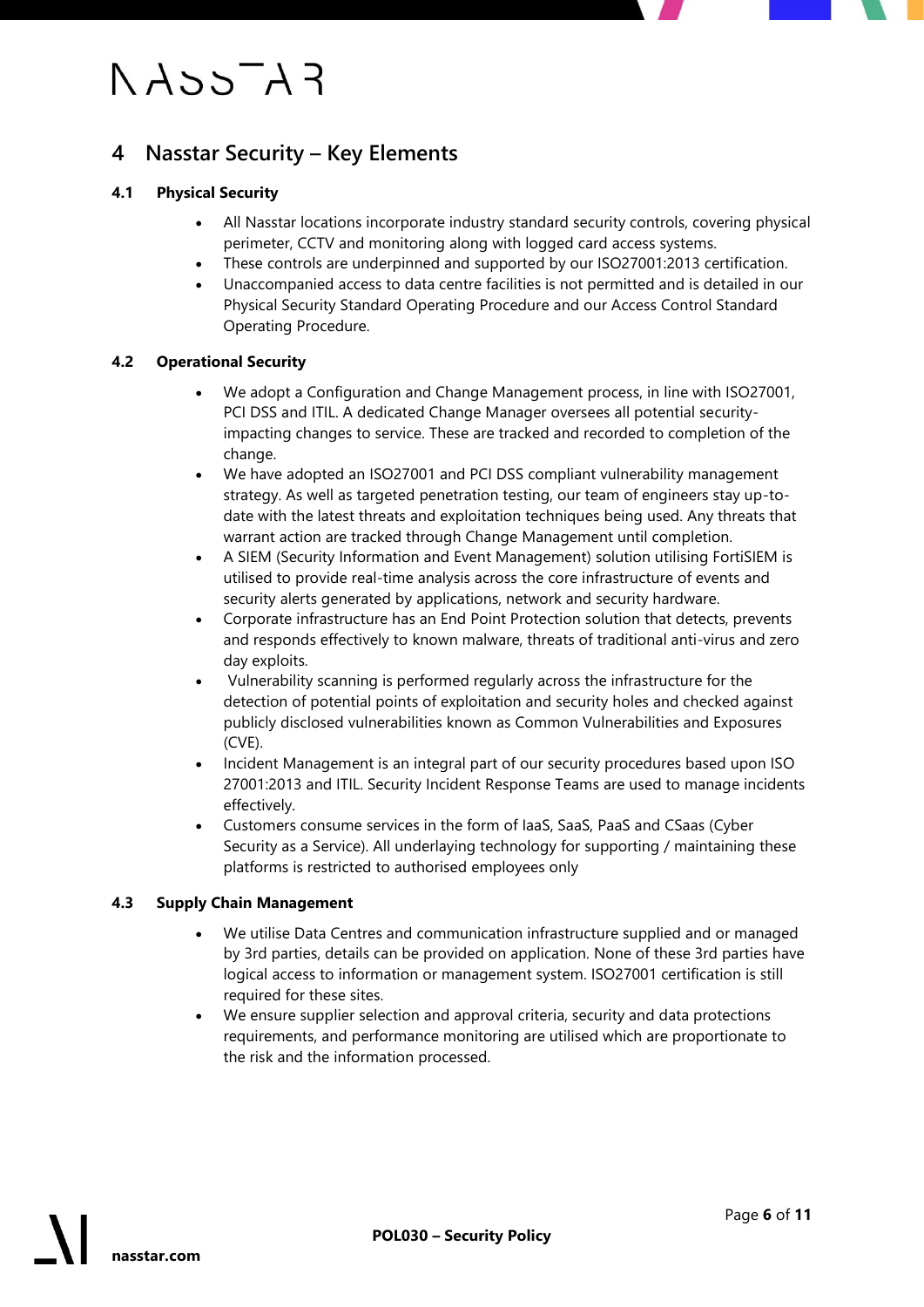# $F A 35 - A 3$

#### <span id="page-6-0"></span>**4.4 Secure Development & Deployment**

- We design all dedicated implementations in-line with current industry practice and employ a Secure Development Policy in-line with ISO 27001:2013. Throughout development, testing and deployment we are responsible for all software security updates on our platforms in conjunction with supplier and manufacturers. For customers with dedicated solutions, engineers manage the availability and control of security updates released to customers via approved deployment tools or processes.
- CREST certified PEN Tests and vulnerability scans are conducted as required by our certifications at least annually to capture new and evolving threats. Resulting actions are risk assessed, prioritised and treated in line with our ISO27001 and PCI DSS Risk Management requirements and overseen by the Governance, Standards and Assurance Team.

#### <span id="page-6-1"></span>**4.5 Access Control**

- Access to our internal systems, hosting platform and customer servers is permitted for authorised personnel only. All users must be positively identified by providing a secure User ID and password before being given access to system resources. Incoming callers are identified using details taken from their accounts. Additional password protection can be applied for sensitive environments.
- All servers, routers, firewalls and network equipment are protected by multi-factor authentication technologies or with a minimum of a password. All passwords are randomly generated for optimum security to prevent intruders gaining unauthorised access to systems and information.
- Only 3rd Line Engineers have full access to hosted platforms, each engineer having their own individual login for optimum security. Authorised support staff have Admin access to hosted services in order to provide technical support to customers.
- Where Support Engineers require access to our network and systems and are external to our Corporate infrastructure, they will connect via VPN technologies. Two factor authentication technologies are used to encrypt and secure the communications.
- Solutions are accessed either via VPN or via client-side licensed software (such as Skype for Business and Teams), both requiring authentication.
- Accessing the internet-facing Support Portal also requires authentication and complex passwords with lockout and reset rules. The support portal gives access to customer contact information and our SLAs, but not access to the Cloud environment itself.

#### <span id="page-6-2"></span>**4.6 Employee Screening**

- We perform the necessary background employment checks commensurate with the sensitivity, criticality, and potential liability for the job function and service which we are offering. All employees involved in technical service provision are vetted to the Baseline Personnel Security Standard Plus, or the equivalent standards for our overseas operations.
- All employees are given Information Security training as part of their induction and a minimum of every 12 months thereafter, in support of our ISO 27001:2013 certification.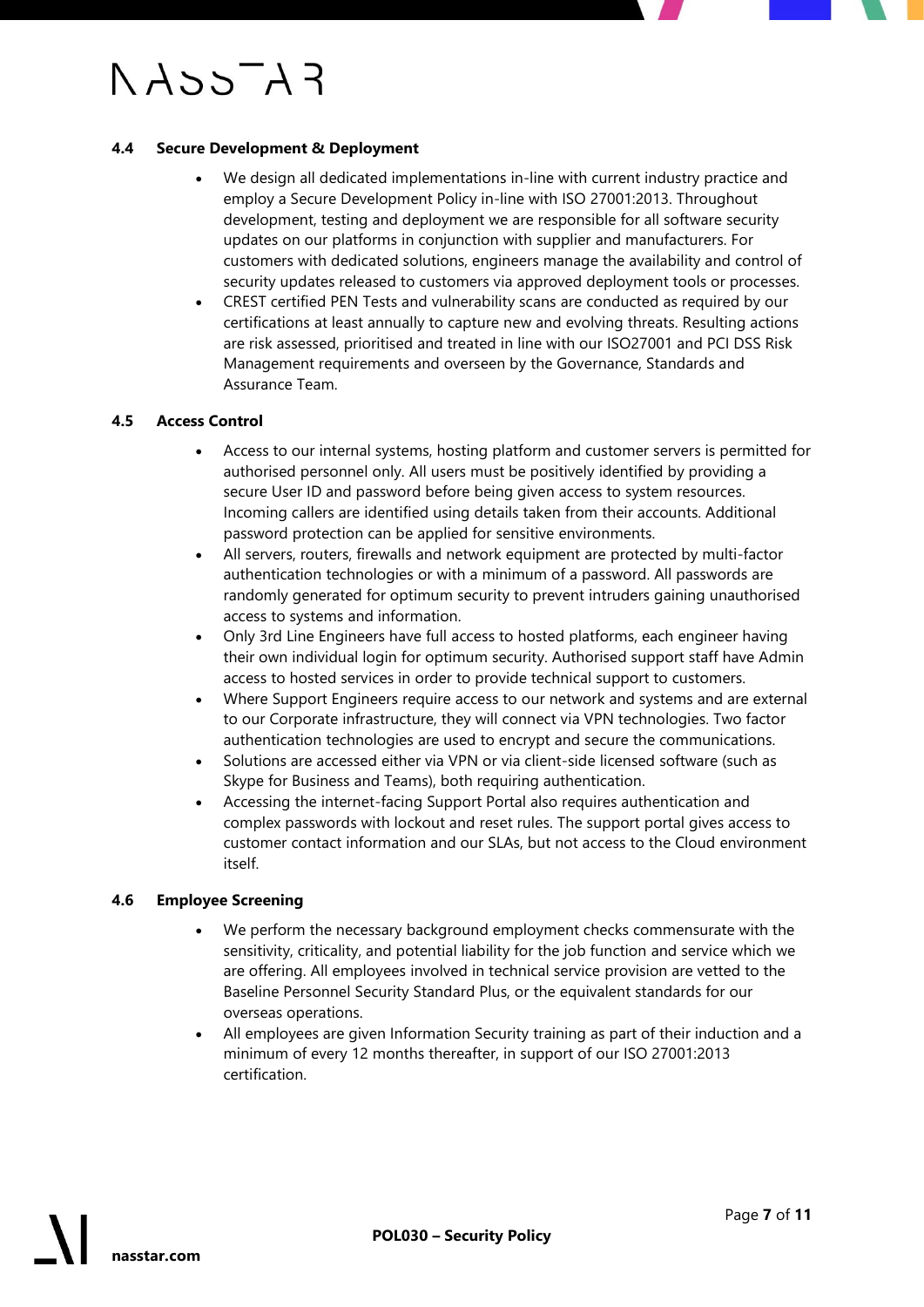# $FA=5A$

### <span id="page-7-0"></span>**5 Recommendations for Customers**

The purpose of these recommendations is to help prevent unauthorised access to our Services, including to help ensure the security of our own network and infrastructure where this could be impacted by a breach of security in the Customer's own network or infrastructure, or unauthorised access to the Services or administrative controls granted to the Customer in respect of these, including Customer portals.

#### <span id="page-7-1"></span>**5.1 Passwords**

Network and other devices (including but not limited to firewalls) should be securely configured on installation, and the default administrative password for any network and other devices should be changed to an alternative, strong password, as default passwords are often publicly known.

#### **A strong password is typically one that:**

- Comprises a minimum number of characters in length (e.g., 8 characters).
- Differs from the associated username.
- Contains no more than two identical characters in a row.
- Is not a dictionary word.
- Includes a mixture of numeric and alpha characters.
- Has not been reused within a predetermined period of time (e.g., 6 months); and
- Has not been used for another account.

Similarly, any default password for a user account should be changed to an alternative, strong password, and administrative user accounts should be configured to require a password change on a regular basis (e.g. at least every 90 days).

#### <span id="page-7-2"></span>**5.2 User Access Control**

User accounts, particularly those with special access privileges (e.g., administrative accounts) should be assigned only to authorised individuals, managed effectively, and provide the minimum level of access to applications, computers and networks.

Special access privileges should be restricted to a limited number of authorised individuals and reviewed regularly.

The use of shared accounts should be avoided due to the impact these can have on auditing and post incident investigations.

User accounts and special access privileges should be removed or disabled when no longer required (e.g., when an individual changes role or leaves the organisation) or after a pre-defined period of inactivity (e.g., 3 months).

#### <span id="page-7-3"></span>**5.3 Anti-Virus, Malware & Patching**

Ensure up to date Antivirus and Malware is installed on all relevant systems and devices. This will provide a basic level of protection against malicious software being installed on systems which may can steal sensitive information such as account credentials or banking details. Consider prioritising patch installations such that security patches for critical or at-risk systems are installed within 30 days, and other lower-risk patches are installed within 2-3 months.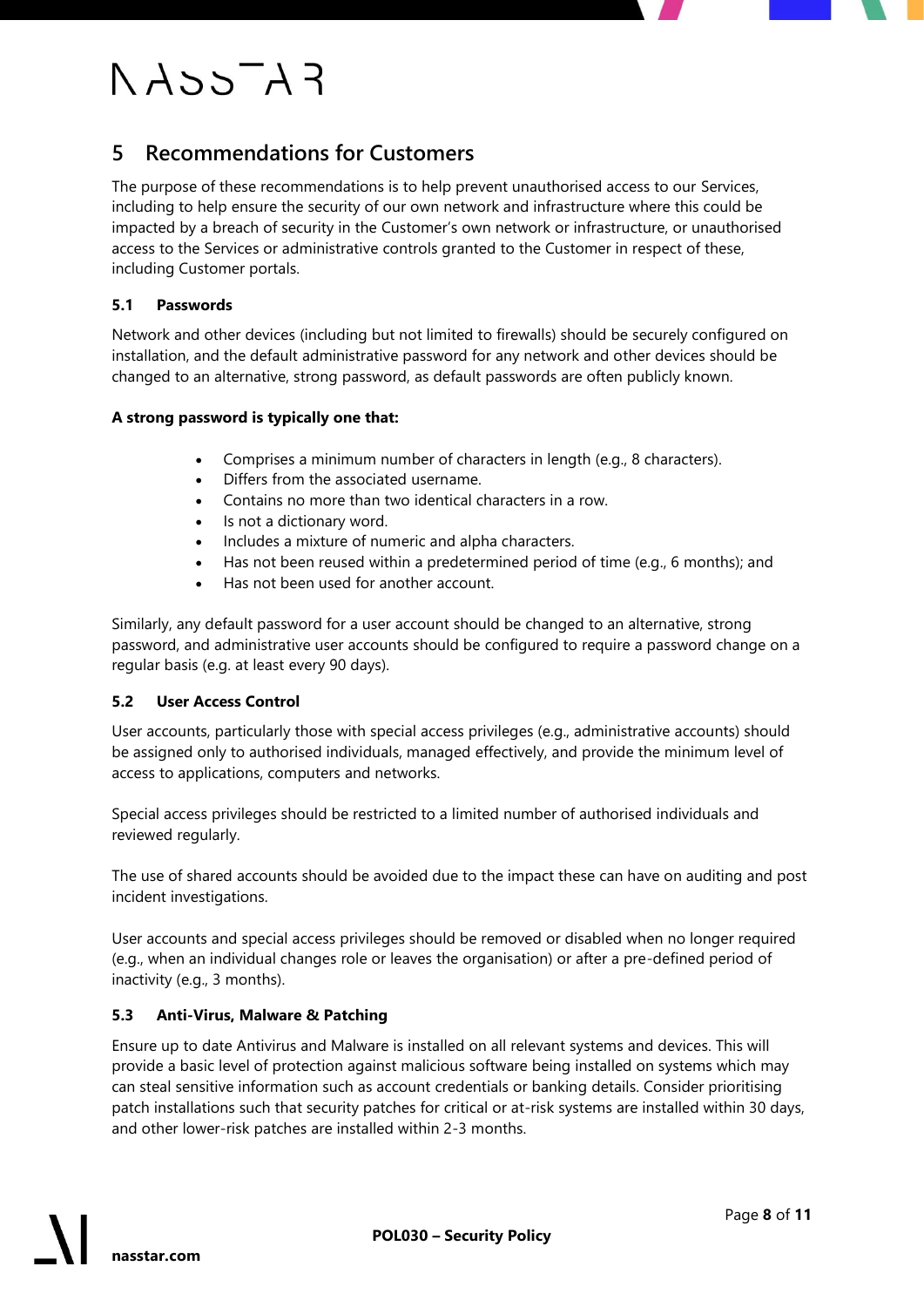## $F A 35 - A 3$

#### <span id="page-8-0"></span>**5.4 Physical Security**

Ensure all communications equipment is kept secure from unauthorised access to avoid the risk of tampering. If equipment must be located in areas without access restrictions, consider the use of a lockable 'comms cabinet' to house it.

#### <span id="page-8-1"></span>**5.5 Further Guidance**

The foregoing recommendations are only a small number of security measures which a Customer should consider adopting to help defend itself against cyber threats and represents guidance only. They do not represent all of the security controls an organisation needs to have in place to protect against such threats.

Useful further information is contained in the Government's Cyber Essentials Scheme which sets out requirements for basic technical protection from cyber-attacks.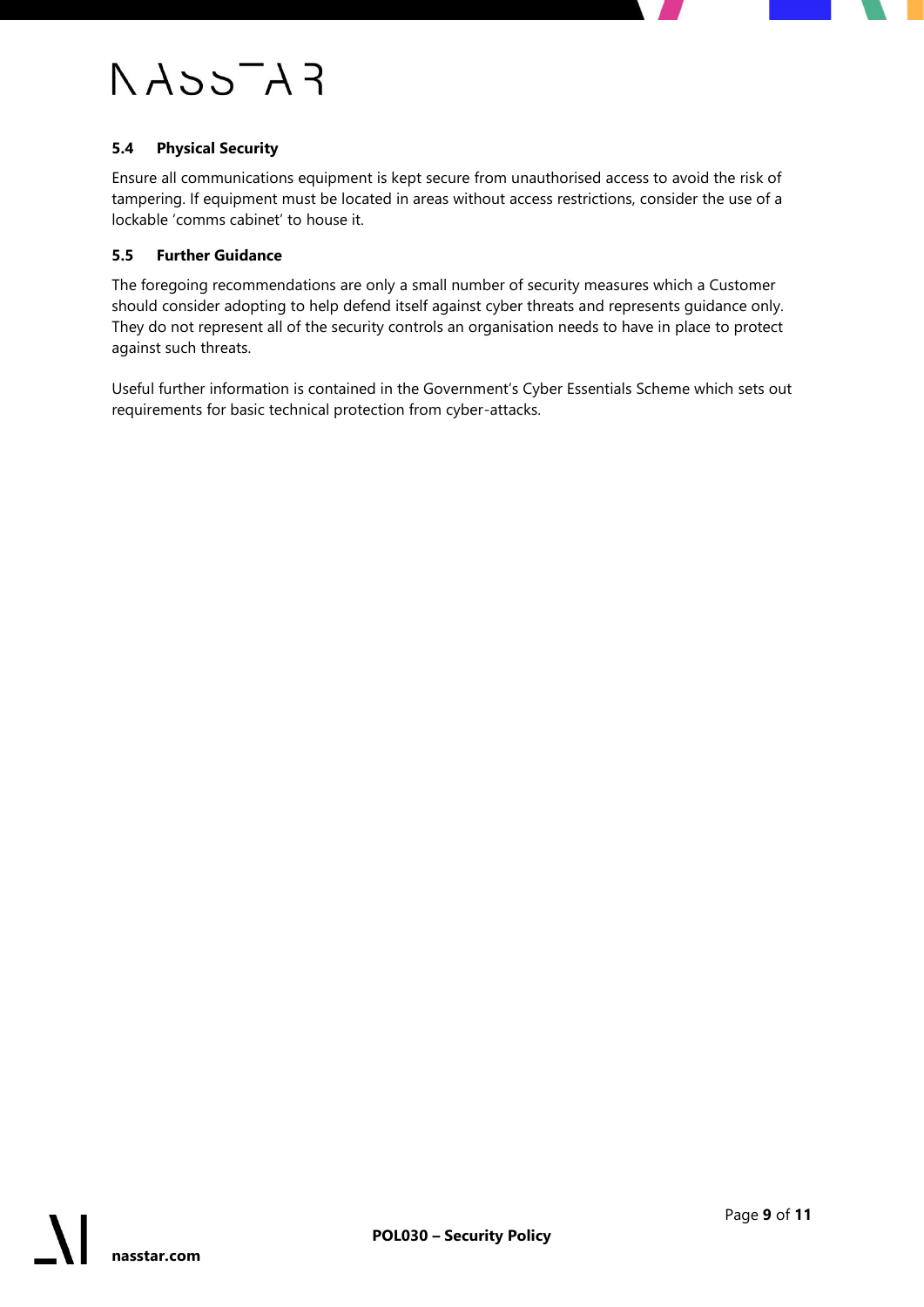# $FA=5CAA$

### <span id="page-9-0"></span>**6 Document Control**

This document is the property of Nasstar Group.

It will not be reproduced wholly or in part without the permission of the author.

Any suggested changes or amendments must be communicated through the author for consideration and inclusion if suitable.